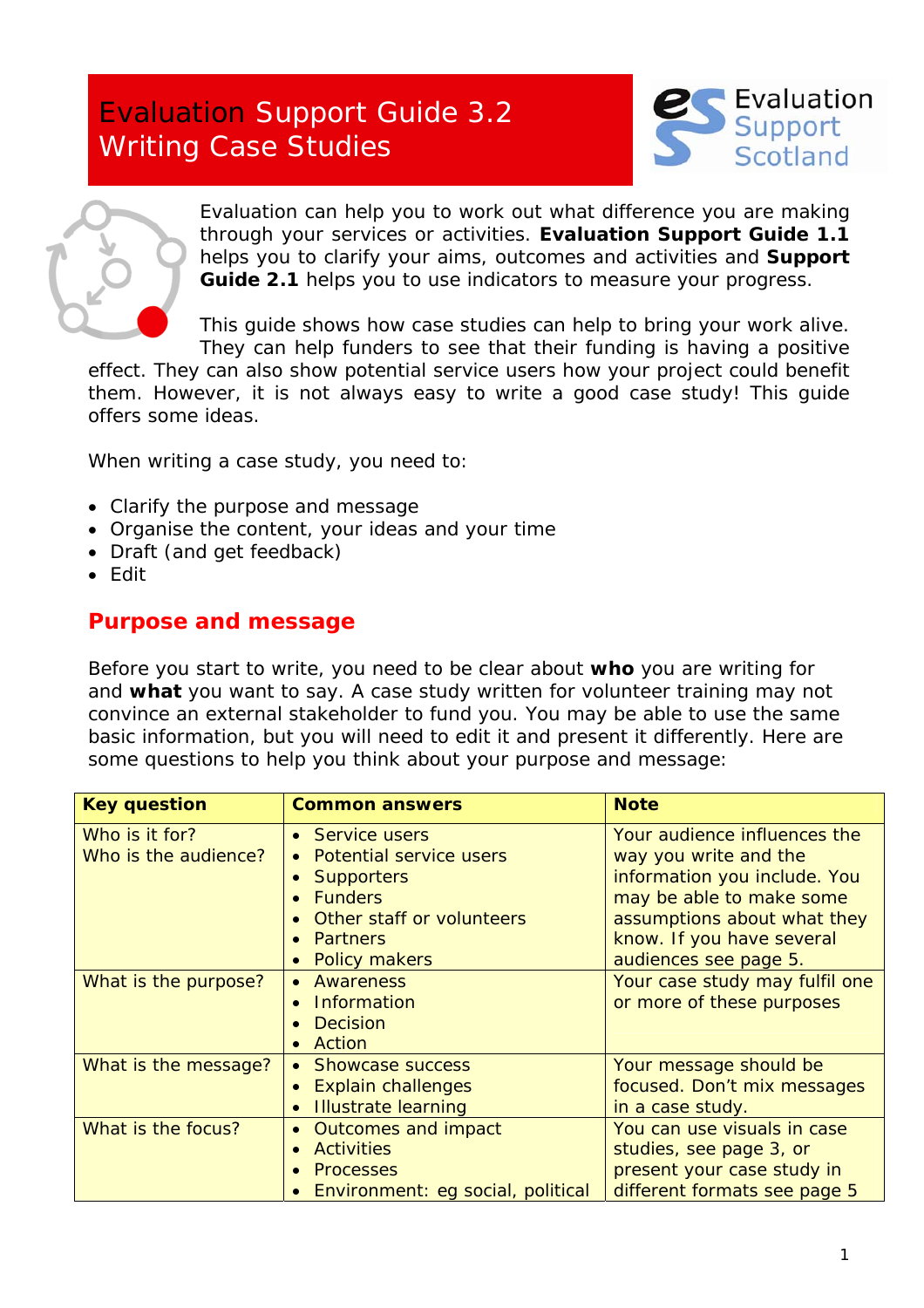# **Organising content, ideas and time**

You may already have the subject of your case study, for example, a service user who has made great progress, or a service that was unexpectedly challenging. In these cases, the questions in the previous table may help you to organise your thoughts. Otherwise, you will need to review your work, speak to colleagues or service–users to decide what to use.

In all cases, you need to gather and review the available information. Does it reflect your message? What else could be relevant? You can add quotes and images, see page 3. **"Quotes can be taken out of the main body of text to highlight things that might otherwise get lost"** 

You need to think about how to structure your case study. This can help to make sure you have all the information you need before you start to write. Here are a few elements you may want to include in a case study:

- Context or situation explain the setting or background
- Baseline in relation to outcomes you need to be clear on the state at the starting point
- Activities what was done
- Results hard information on achievement or progress
- Complications aspects, issues or factors that limit and challenge
- Analysis interpretation and explanation
- Stakeholder perspective the views of service-users, partners or other staff
- Learning summarising the learning for you or others

You can use the elements in different combinations to suit your audience, purpose, message and focus. Here are a few examples:

**Audience – Funder Purpose - Decision Focus - Outcome Message - Success** 

- Context/Baseline
- Activities
- Analysis of progress
- Stakeholder perspective
- Learning

**Audience – Stakeholder Purpose - Action Focus - Activity Message -Challenges** 

- Context/situation
- Activities
- Results/outputs
- Success factors and challenges
- Stakeholder perspective
- Recommendation/Learning

**Audience – Peer Purpose - Awareness Focus - Process Message - Learning** 

- Situation
- Complication
- Question
- Answer
- Learning

#### **Audience –policy -maker Purpose - Information Focus - Environment Message - Gaps**

- Situation
- Complication
- Limiting factors and challenges
- Analysis of options
- Stakeholder perspective
- Recommendations/Learning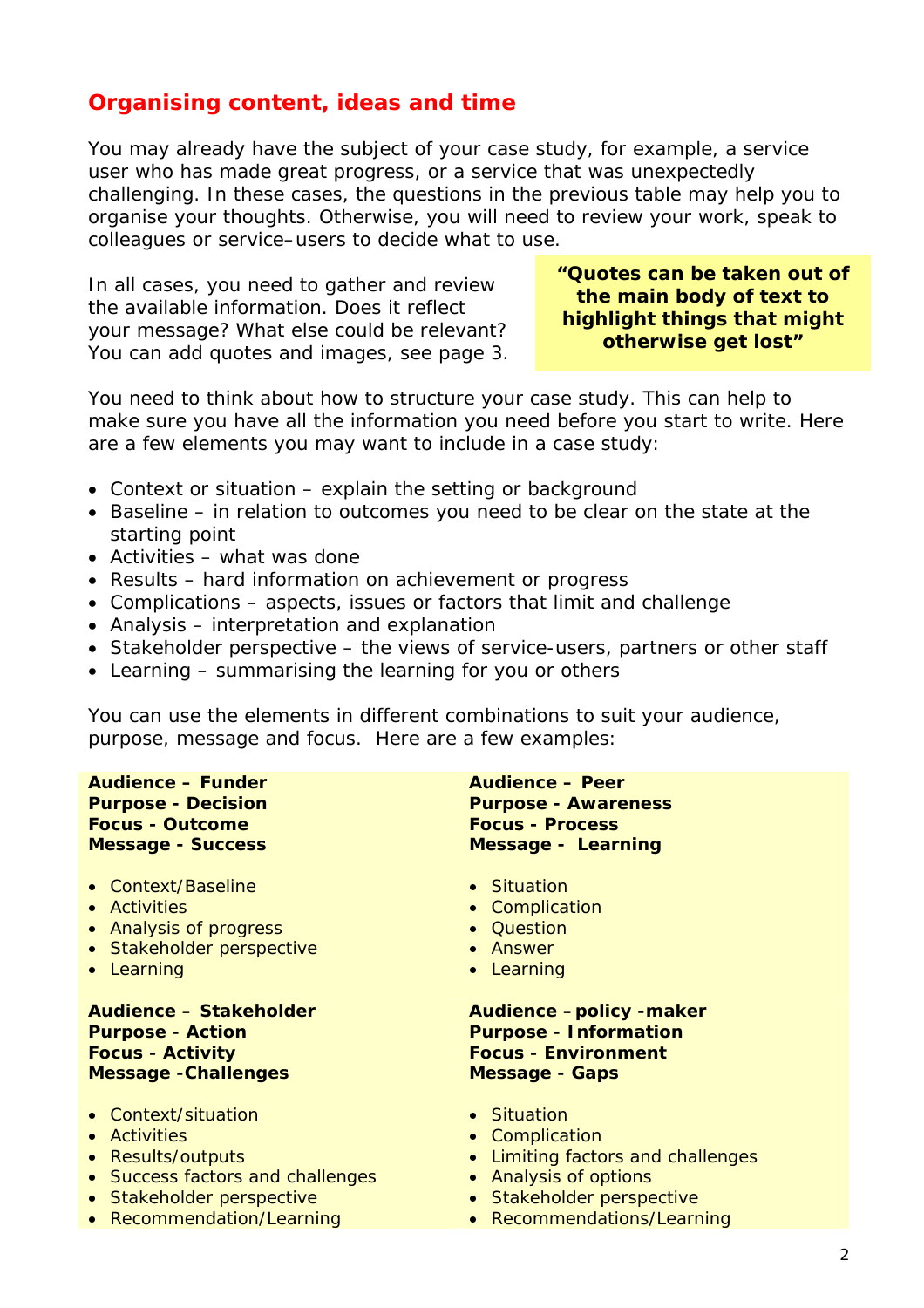Plan the **time** you need to complete the process. You need to draft, get it checked by colleagues, edit, get agreement from anyone quoted and do a final proof read.

You should now be ready to start writing. Here are a few tips:

- Keep your writing as clear as possible.
- Try to avoid jargon see box
- Active tenses are easier to understand than passive tenses. For example: "John pays his bills on time" instead of "The bills are paid on time by John".
- Keep sentences short and sharp. Use 15 20 words maximum per sentence.
- Avoid long paragraphs. Stick to one point per paragraph or a word limit of approx 100.

# **Drafting** *Why do you use jargon?*

- *Are you being lazy?*
- *Is it because you can't explain it clearly?*
- *Are you hiding behind it?*
- *Is there no other way to say it?*
- *Is it to sound like you are in the know?*
- *Are you pretending to speak someone else's language?*

You can read more about Plain English in the guide "How to Write Reports in Plain English" on the Plain English Campaign website at [www.plainenglish.co.uk](http://www.plainenglish.co.uk/).

How long should a case study be? For a snapshot, 100 - 150 words will be enough. If you want to explore an issue a bit more, this can go up to 300 – 350 words. You may need a longer case study, for example, if you are presenting to a seminar.

You can add quotes, figures, graphs or images to strengthen your message or to make the case study more attractive to the reader. These need to be relevant. The table below outlines a few advantages and disadvantages of their use.

| <b>Feature</b>                                                                | Advantage                                                                                                                | <b>Disadvantage</b>                                                                                                                |
|-------------------------------------------------------------------------------|--------------------------------------------------------------------------------------------------------------------------|------------------------------------------------------------------------------------------------------------------------------------|
| Quotes<br>'It was great fun!'                                                 | These can bring colour and<br>depth to your case study.<br>They bring other voices to the<br>narrative.                  | You may need to ask<br>permission to use them or<br>gather them specifically.                                                      |
| <b>Facts, figures and</b><br>graphs<br>70% of our service<br>users got a job. | Hard facts can increase the<br>credibility of your message.<br>Graphs and charts can make<br>it easy to grasp the point. | They can be misleading and<br>open to interpretation.<br>Too many may swamp the<br>reader, so the context and<br>meaning get lost. |
| <b>I</b> mages                                                                | Can strengthen specific<br>messages.<br>Can make it more interesting,<br>colourful and memorable.                        | You need to choose images<br>carefully, to match the<br>message and focus.<br>They may need captions.                              |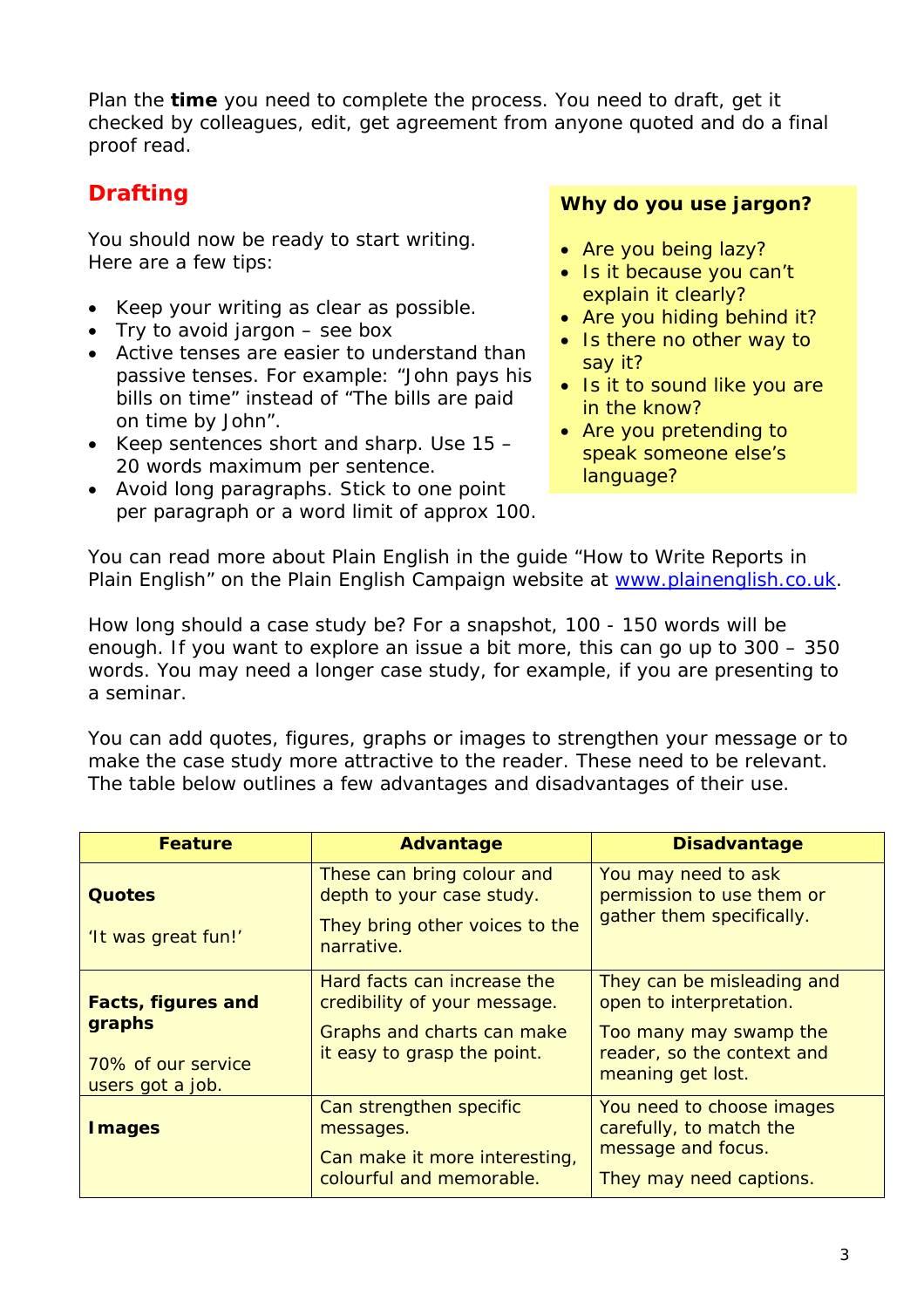Always leave time between drafting and editing, so you can review your writing with a fresh eye. Always ask someone else to proofread your writing. You cannot see your own errors!

# **Editing**

If you edit them well, your case studies will be focussed and readable.

When you edit, you need to take out repetition and make sure that you use the best words. You may also need to add in more explanation, if some aspects of the case study aren't clear. Feedback from other people can help you to identify where things are less clear.

Read your case study and ask yourself the following questions:

- Does the main message come across?
- Do you need more evidence to support statements or arguments? **Watch out for**…
- Is it in an appropriate style for the audience?
- Will it hit a chord with the audience?
- Is it fit for purpose?
- Could it be simpler?
- Is it attractive?

- Overly long sentences.
- unnecessary jargon.
- spelling mistakes.

Remember, it helps if it looks easy to read, as well as being easy to read!

# **What next?**

You may need to include case studies in a report. You can find out more about how to write a report in **Support Guide3.2** *Report Writing.* 

If you need advice about evaluation, or would like a copy of this guide in large print, Braille or audio, please contact Evaluation Support Scotland on info@evaluationsupportscotland.org.uk or 0131 243 2770. For other Evaluation Support guides please check out our website: [www.evaluationsupportscotland.org.uk](http://www.evaluationsupportscotland.org.uk/).